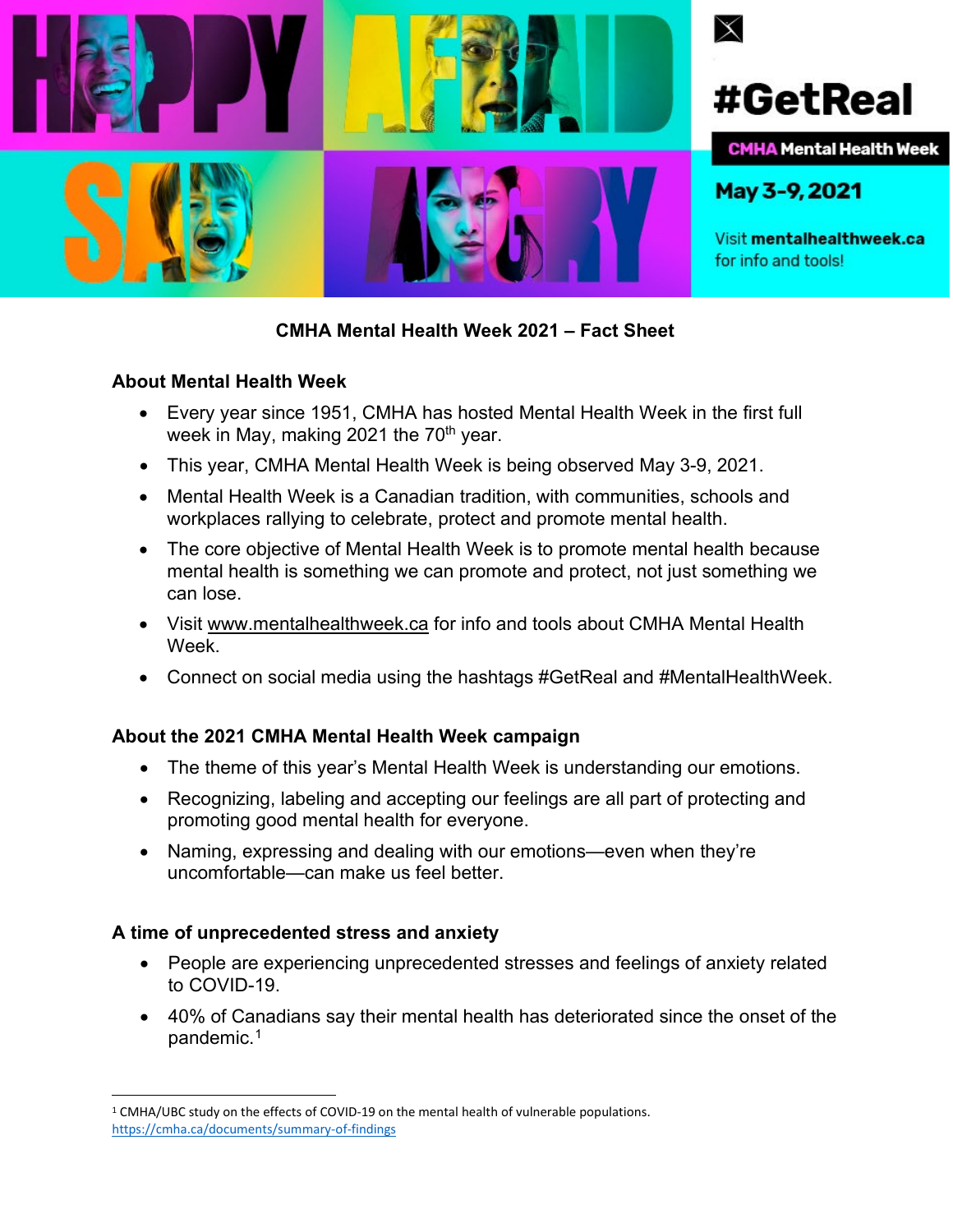# **About the basics of emotions**

- Emotional literacy is the ability to recognize how we feel, understand our feelings, label them and express them.
- When we are emotionally literate, we are better able to manage our emotions, or "regulate" them.
- Although we "feel" our emotions in the body and may recognize they are there, sometimes our emotions can be hard to put into words.<sup>[2](#page-1-0)</sup>
- An event can trigger emotions very quickly, automatically, and even unconsciously.
- Emotional events can trigger changes in our facial expressions, muscle tone, and voice tone, in our autonomic nervous system that regulates our heart and respiratory rate, digestion, perspiration, and in our endocrine system, which involves our hormones.[3](#page-1-1)

# **About putting emotions into words**

- Scientists call the act of putting feelings into words *affect labelling*.
- Saying "I feel sad" or writing about what's upsetting me are both examples of affect labelling.[4](#page-1-2)
- When we put our feelings into words, we are actually constructing and making meaning of our emotions. Without words for emotions, our feelings might seem unclear to us. $5$
- Affect labelling has been compared to the effect of hitting the brakes on when driving a car. When you put feelings into words, you are putting the brakes on your emotional responses.[6](#page-1-4)

# **How affect labeling works**

• When people put their feelings and thoughts about upsetting experiences into language, their physical and mental health often improve. Writing about our feelings can reduce physician visits and positively influence our immune function. Writing can also reduce cortisol (stress) levels and negative mood states.<sup>[7](#page-1-5)</sup>

<span id="page-1-1"></span><span id="page-1-0"></span><sup>&</sup>lt;sup>2</sup> Zaionc, R.B. Feeling and Thinking: Preferences need no inferences. American Psychologist 35 (1980): 157-93. <sup>3</sup> Levenson, Robert W. Blood, Sweat, and Fears: The Autonomic Architecture of Emotion.

<span id="page-1-2"></span><sup>4</sup> Torre, Jared B. and Matthew D. Lieberman, Putting Feeling into Words: Affect Labeling as Implicit Emotion Regulation," Emotion Review 10.2 (2018): 116-124.

<span id="page-1-3"></span><sup>5</sup> Lindquist

<span id="page-1-4"></span><sup>6</sup> University of California - Los Angeles. "Putting Feelings Into Words Produces Therapeutic Effects In The Brain." ScienceDaily. ScienceDaily, 22 June 2007. <www.sciencedaily.com/releases/2007/06/070622090727.htm>.

<span id="page-1-5"></span><sup>&</sup>lt;sup>7</sup> Expressive Writing: Connections to Physical and Mental Health James W. Pennebaker and Cindy K. Chung The Oxford Handbook of Health Psychology Edited by Howard S. Friedman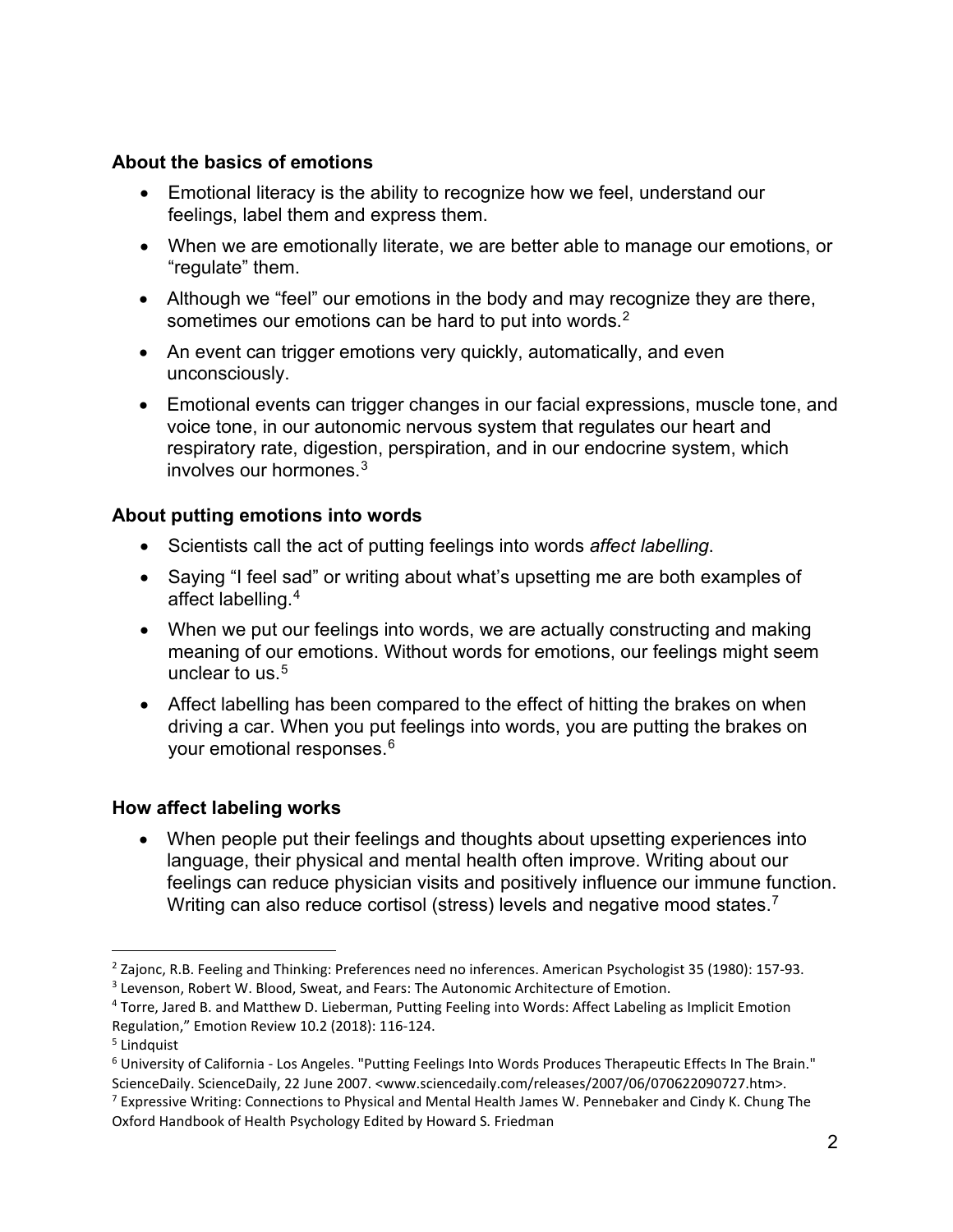- Giving attention to our feelings can help ease anxiety and decrease rumination (or obsessive thinking).
- Naming, talking and writing about our emotions helps to regulate them by decreasing our anger or fear response.
- Naming our emotions lowers amygdala activity the part of the brain involved in the fear response – and activates the prefrontal region of the brain thought to be involved in inhibiting behavior and processing emotions.<sup>[8](#page-2-0)</sup>
- Affect labeling can reduce the anxiety response in our bodies; for instance, talking about your feelings before giving a speech can help reduce your physiological stress response and anxiety.[9](#page-2-1)

# **About uncomfortable emotions**

- Although negative emotional states like sadness are not usually considered desirable in Western society, these emotions can actually help us adapt.
- The experience of "negative" emotions has traditionally been linked to physical illness and decline. However, research shows that our health is based on a complex interplay of positive and negative emotions and that good physical health is promoted when we feel both "the good with the bad."[10](#page-2-2)
- Expressing so-called negative emotions can have a positive impact on our relationships.
- Expressing "negative" emotions such as anxiety, fear and sadness increases support from others, builds trust in new relationships and deepens intimacy.<sup>[11](#page-2-3)</sup>

# **If emotions are overwhelming, please seek support**

• Naming – or labelling – our emotions can help us understand and process them. It can even make us feel better. However, if your emotions are overwhelming, persistent and/or are interfering with your daily life, it is important to seek mental health supports.

<span id="page-2-0"></span><sup>8</sup> Torre, Jared B. and Matthew D. Lieberman, Putting Feeling into Words: Affect Labeling as Implicit Emotion Regulation," Emotion Review 10.2 (2018): 116-124.

<span id="page-2-1"></span><sup>9</sup> Niles, A. N., Craske, M. G., Lieberman, M. D., & Hur, C. (2015). *Affect labeling enhances exposure effectiveness for public speaking anxiety. Behaviour Research and Therapy, 68, 27–36.* doi:10.1016/j.brat.2015.03.004

<span id="page-2-2"></span><sup>&</sup>lt;sup>10</sup> Herschfield, Hal E., Susanne Scheibe, Tamara L. Sims, and Laura L. Carstensen, "When Feeling Bad Can be Good: Mixed Emotions Benefit Physical Health Across Adulthood," Society for Personality and Social Psychology 4.1 (2013): 54-61.

<span id="page-2-3"></span><sup>11</sup> Graham, S. M., Huang, J. Y., Clark, M. S., & Helgeson, V. S. (2008). *The Positives of Negative Emotions: Willingness to Express Negative Emotions Promotes Relationships. Personality and Social Psychology Bulletin, 34(3), 394–406.*